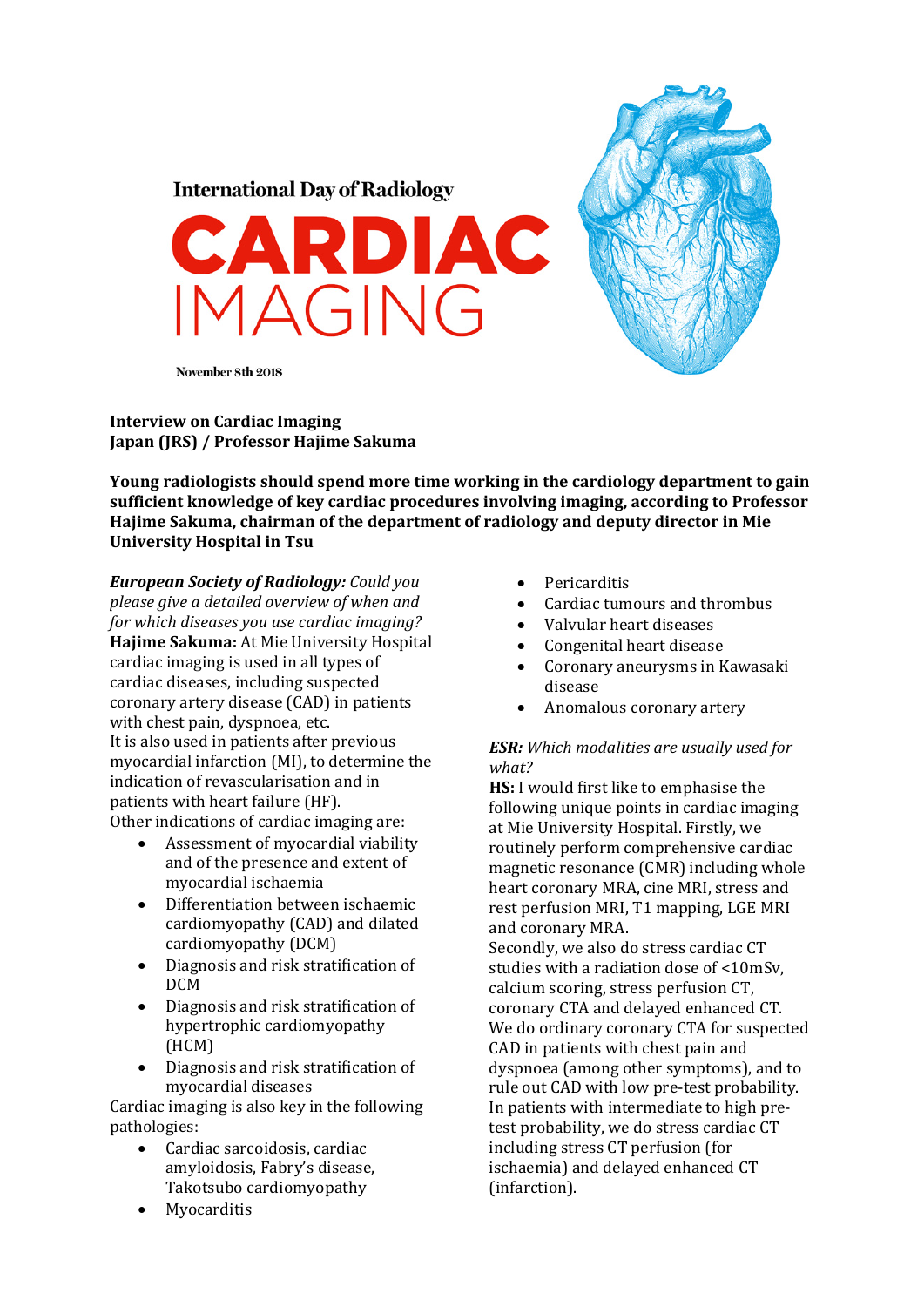In younger patients and in patients with heart failure, we use comprehensive CMR including coronary MRA.

In patients with dialysis, we do stress single photon emission computed tomography (SPECT). To determine the indication of revascularisation in patients after previous MI, we use stress cardiac CT, including stress CT perfusion (ischaemia) and delayed enhanced CT (infarction).

Generally, for heart failure, the first choice modality is CMR including cine, stress perfusion MRI, T1 mapping, LGE, coronary MRA. 

CMR including cine, stress perfusion MRI, T1 mapping, LGE will be used to image DCM HCM and cardiac amyloidosis. For cardiac sarcoidosis, we prefer CMR including cine, T2W MRI, T1 mapping and LGE / PET/CT for disease activity. For Fabry's disease, the first modality of choice is CMR including cine, T1 mapping and LGE, and for Takotsubo cardiomyopathy, we will use CMR including cine, T2W MRI, T1 mapping, stress perfusion, LGE and coronary MRA. Myocarditis is also best imaged using CMR including cine, T2W MRI, T1 mapping, early enhanced MRI and LGE. For pericarditis, we can use CT (pericardiac calcification) and CMR including cine and LGE, while cardiac tumours and thrombus are best imaged with CT and CMR including cine, T2W MRI, perfusion MRI and LGE. Valvular heart diseases and congenital heart disease require using CT and/or CMR.

For coronary aneurysms in Kawasaki disease and anomalous coronary artery, we prefer ultra-low-dose CT and/or coronary MRA. 

*ESR: What is the role of the radiologist within the 'heart team'? How would you describe the cooperation between radiologists, cardiologists, and other physicians?* **HS:** Radiologists play a major role in the heart team and there is an excellent relationship between radiologists and cardiologists. Radiologists perform both CMR and CT studies, including pharmacological stress. Radiologists also write all CMR and cardiac CT studies reports. Good communication between radiologists and cardiologists, who work together on a daily basis, is vital.

*ESR: Radiographers/radiological technologists are also part of the team. When and how do you interact with them?* **HS:** Although the study protocols for both CMR and CT in our hospital are quite complex and operator dependent, technologists and radiologists also have a good relationship, which is based on mutual trust. Fortunately, there are several excellent radiological technologists who have a research mind. When starting new CMR or CT imaging protocols, we radiologists discuss with the technologists quite intensively and evaluate the images together. However, once the imaging protocols are stabilised, we leave actual image acquisition to the technologists.

*ESR: Please describe your regular working environment (hospital, private practice). Does cardiac imaging take up all, most, or only part of your regular work schedule? How many radiologists are dedicated to cardiac imaging in your team?*

**HS:** I am working in an academic hospital. As a professor and chairman, as well as deputy director of the university hospital and chairman of the ethical review committee in our institution, the time I have for cardiac imaging is limited. There are eight radiologists in our diagnostic cardiac radiology team, including myself, and we are quite active in clinical research in cardiac imaging. However, all of us are also involved in general radiology reading, such as thoracic and abdominal CT, etc.

*ESR: Do you have direct contact with patients and if yes, what is the nature of that contact?* **HS:** Currently I have no direct contact with patients. 

## *ESR: If you had the means: what would you change in education, training and daily practice in cardiac imaging?*

**HS:** Education and training are very important to foster younger radiologists who will forge the future of cardiac imaging. I was trained in cardiac radiology by performing cardiac catheterisation, coronary angiography, echocardiography, nuclear cardiology and phosphorous cardiac magnetic resonance spectroscopy, which gave me sufficient experience in functional, physiological and metabolic assessment of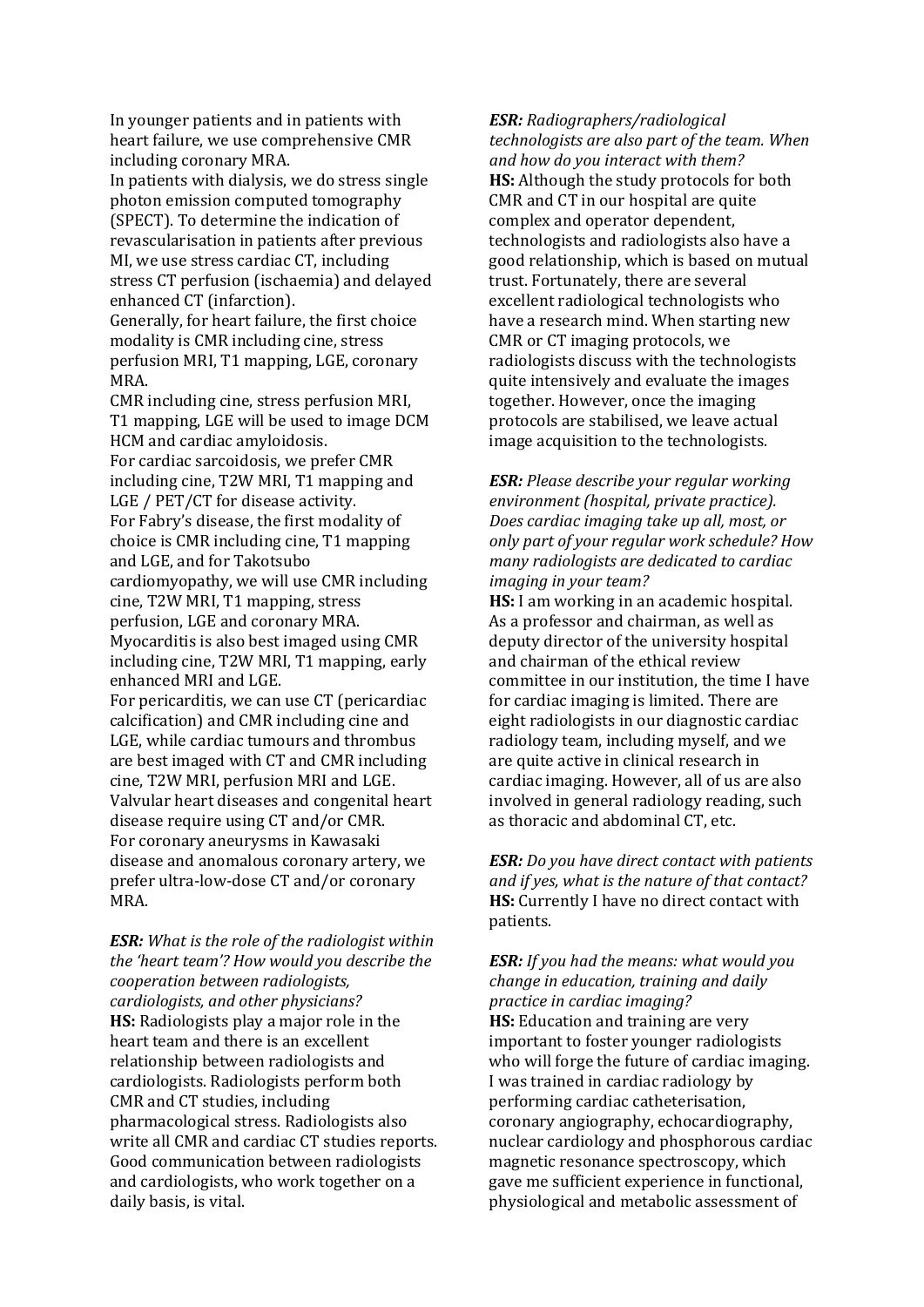the heart. Therefore, I frequently suggested young radiologists, who are interested in becoming cardiac radiologists, to work in a cardiology department, to acquire experience in cardiac catheterisation and echocardiography. 

However, as the training requirements for board-certified radiologists are getting harder, spending half a year or one year in a cardiology department to broaden one's perspective and experience is now difficult. I believe such flexibility is good for young radiologists in training, who will play a central role in cardiac imaging for patients.

*ESR: What are the most recent advances in cardiac imaging and what significance do they have for improving healthcare?* **HS:** The most exciting advance is 5D wholeheart self-navigated golden angle MRI. The major limitations of CMR are complexity and operator dependency of CMR data acquisition, and low acquisition efficiency by cardiac and respiratory gating. By utilising compressed sensing for speed and artificial intelligence for automated optimised image reconstruction, 5D (or 6D) and 7D) whole-heart self-navigated golden angle MRI will allow us to obtain cine MRI, whole heart coronary MRA (and T1 mapping, etc.) with just a single click of the 'start acquisition' button on the MR console. CMR is currently underutilised. This new approach will greatly expand the use of CMR, reduce the radiation dose by substituting x-ray and CT exams, and improve patient care.

*ESR: In what ways has the specialty changed since you started? And where do you see the most important developments in the next ten years?*

**HS:** 30 years ago I started cine MRI and P-31 MR spectroscopy of human myocardium.

Coronary MRA, my area of expertise in clinical research, also has a history of about 27 years. For the past 30 years, there have been numerous technical developments with so many variations of pulse sequences for CMR. In Japan, there are 52 MR systems per  $1,000,000$  population, which is the highest in OECD countries. However, the number of CMR studies in Japan is quite limited, being less than one-tenth of coronary CTA. The diversity of pulse sequences in CMR and the operator dependency to utilise them are the major factors restricting the use of CMR in patient care. I believe that convergence and simplicity, instead of divergence and complexity, will be the most important points for the next ten years. From that perspective, the approach such as 5D, 6D or 7D whole-heart self-navigated golden angle MRI is getting more and more important.

*ESR: Is artificial intelligence already having an impact on cardiac imaging and how do you see that developing in the future?* **HS:** Artificial intelligence has not currently actually impacted my practice in cardiac imaging. However, the potential uses of artificial intelligence will increase dramatically. Manual tracing of the endocardial and epicardial border of the myocardium is currently required for the accurate quantification of LV volumes and function. Within a couple of years, this will be replaced by deep learning. The use of artificial intelligence is essential for image reconstruction as well. For example, artificial intelligence will be a key technique to reconstruct 3D images at systole or diastole, at expiration or inspiration, or to reconstruct excellent coronary MR images from whole-heart selfnavigated golden angle MRI dataset.